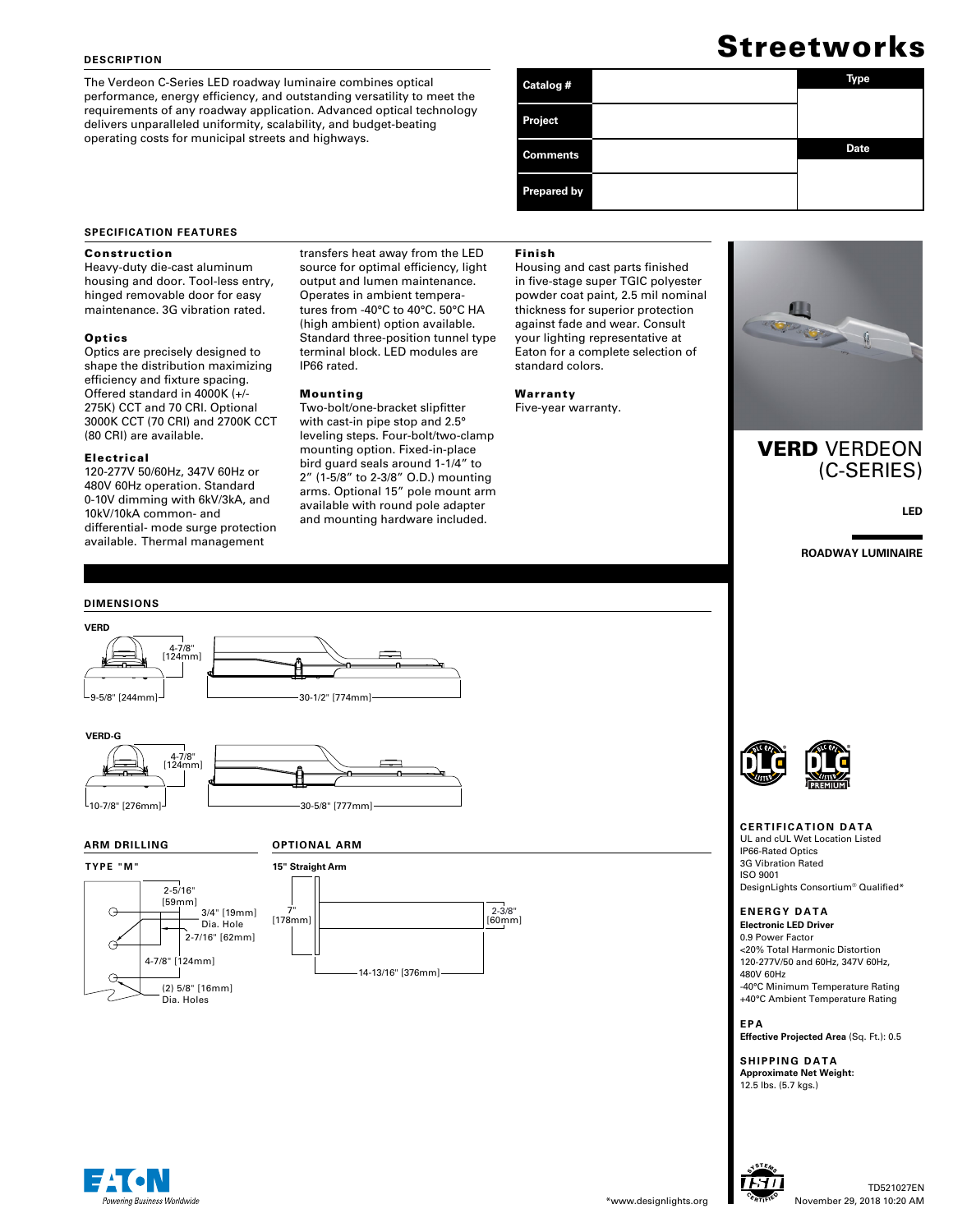| <b>Light Engine</b><br>Power (Watts) |                    | C013                     | C015     | C016     | C018            | C01             | C01H            | C026     | C028     | C029            | CO <sub>2</sub><br>90 | C02H6           | <b>C02H8</b>    | C02H            |
|--------------------------------------|--------------------|--------------------------|----------|----------|-----------------|-----------------|-----------------|----------|----------|-----------------|-----------------------|-----------------|-----------------|-----------------|
|                                      |                    | 24                       | 30       | 39       | 50              | 56              | 73              | 62       | 73       | 81              |                       | 98              | 110             | 120             |
| <b>Wattage Label</b>                 |                    | 20                       | 30       | 40       | 50              | 60              | 70              | 60       | 70       | 80              | 90                    | 100             | 110             | 120             |
|                                      | Current (A) @ 120V | 0.20                     | 0.25     | 0.32     | 0.42            | 0.47            | 0.61            | 0.52     | 0.61     | 0.68            | 0.75                  | 0.82            | 0.92            | 1.00            |
|                                      | Current (A) @ 277V | 0.10                     | 0.12     | 0.15     | 0.19            | 0.22            | 0.28            | 0.24     | 0.28     | 0.30            | 0.34                  | 0.37            | 0.41            | 0.45            |
| Power (Watts)                        |                    | $\overline{\phantom{a}}$ | 34       | 43       | 54              | 54              | 73              | 62       | 72       | 80              | 89                    | 99              | 110             | 119             |
| Wattage Label                        |                    | $\sim$                   | 30       | 40       | 50              | 50              | 70              | 60       | 70       | 80              | 90                    | 100             | 110             | 120             |
| Current (A) @ 347V                   |                    | $\cdots$                 | 0.08     | 0.10     | 0.12            | 0.16            | 0.22            | 0.19     | 0.22     | 0.24            | 0.27                  | 0.29            | 0.32            | 0.35            |
| Current (A) @ 480V                   |                    | Ξ.                       | 0.06     | 0.07     | 0.09            | 0.13            | 0.17            | 0.14     | 0.17     | 0.18            | 0.20                  | 0.21            | 0.23            | 0.25            |
| Optics                               |                    |                          |          |          |                 |                 |                 |          |          |                 |                       |                 |                 |                 |
|                                      | 4000K (70 CRI)     | 3,183                    | 4,146    | 5,122    | 6,286           | 7,525           | 9,359           | 8,499    | 9,819    | 10,677          | 11,586                | 12,224          | 14,682          | 15,640          |
|                                      | <b>BUG Rating</b>  | <b>B2-U0-G0</b>          | B2-U0-G1 | B2-U0-G1 | <b>B3-U0-G1</b> | B3-U0-G1        | B3-U0-G1        | B3-U0-G1 | B3-U0-G1 | <b>B3-U0-G2</b> | B3-U0-G2              | B3-U0-G2        | B4-U0-G2        | B4-U0-G2        |
| T <sub>1</sub>                       | 3000K (70 CRI)     | 3,097                    | 4,035    | 4,985    | 6,117           | 7,323           | 9,108           | 8,271    | 9,555    | 10,391          | 11,275                | 11,896          | 14,287          | 15,219          |
|                                      | <b>BUG Rating</b>  | B2-U0-G0                 | B2-U0-G1 | B2-U0-G1 | B3-U0-G1        | B3-U0-G1        | B3-U0-G1        | B3-U0-G1 | B3-U0-G1 | B3-U0-G2        | B3-U0-G2              | <b>B3-U0-G2</b> | B4-U0-G2        | B4-U0-G2        |
|                                      | 2700K (80 CRI)     | 2,805                    | 3,654    | 4,514    | 5,539           | 6,629           | 8,245           | 7,489    | 8,653    | 9,409           | 10,210                | 10,772          | 12,933          | 13,777          |
|                                      | <b>BUG Rating</b>  | <b>B2-U0-G0</b>          | B2-U0-G1 | B2-U0-G1 | B2-U0-G1        | B3-U0-G1        | B3-U0-G1        | B3-U0-G1 | B3-U0-G1 | B3-U0-G1        | B3-U0-G2              | <b>B3-U0-G2</b> | <b>B3-U0-G2</b> | <b>B3-U0-G2</b> |
|                                      | 4000K (70 CRI)     | 3,026                    | 3,942    | 4,870    | 5,976           | 7,154           | 8,898           | 8,080    | 9,335    | 10,151          | 11,015                | 11,622          | 13,958          | 14,869          |
|                                      | <b>BUG Rating</b>  | B1-U0-G1                 | B1-U0-G1 | B1-U0-G1 | B1-U0-G1        | <b>B2-U0-G2</b> | <b>B2-U0-G2</b> | B2-U0-G2 | B2-U0-G2 | B2-U0-G2        | B2-U0-G2              | B2-U0-G2        | <b>B2-U0-G2</b> | <b>B3-U0-G3</b> |
| T <sub>2</sub>                       | 3000K (70 CRI)     | 2,945                    | 3,836    | 4,739    | 5,816           | 6,962           | 8,659           | 7,863    | 9,085    | 9,879           | 10,719                | 11,310          | 13,583          | 14,469          |
|                                      | <b>BUG Rating</b>  | B1-U0-G1                 | B1-U0-G1 | B1-U0-G1 | B1-U0-G1        | B1-U0-G1        | B2-U0-G2        | B2-U0-G2 | B2-U0-G2 | B2-U0-G2        | B2-U0-G2              | B2-U0-G2        | B2-U0-G2        | B3-U0-G3        |
|                                      | 2700K (80 CRI)     | 2,667                    | 3,474    | 4,292    | 5,266           | 6,302           | 7,838           | 7,120    | 8,226    | 8,945           | 9,707                 | 10,241          | 12,296          | 13,098          |
|                                      | <b>BUG Rating</b>  | B1-U0-G1                 | B1-U0-G1 | B1-U0-G1 | B1-U0-G1        | B1-U0-G1        | B2-U0-G2        | B1-U0-G1 | B2-U0-G2 | <b>B2-U0-G2</b> | B2-U0-G2              | B2-U0-G2        | <b>B2-U0-G2</b> | B2-U0-G2        |
|                                      | 4000K (70 CRI)     | 3,021                    | 3,936    | 4,862    | 5,967           | 7,143           | 8,884           | 8,068    | 9,321    | 10,135          | 10,998                | 11,604          | 13,936          | 14,846          |
|                                      | <b>BUG Rating</b>  | B1-U0-G1                 | B1-U0-G1 | B1-U0-G1 | B1-U0-G1        | B1-U0-G2        | B2-U0-G2        | B2-U0-G2 | B2-U0-G2 | <b>B2-U0-G2</b> | B2-U0-G2              | B2-U0-G2        | B2-U0-G2        | B2-U0-G2        |
| T <sub>3</sub>                       | 3000K (70 CRI)     | 2,940                    | 3,830    | 4,732    | 5,807           | 6,951           | 8,645           | 7,851    | 9,070    | 9,863           | 10,703                | 11,293          | 13,562          | 14,447          |
|                                      | <b>BUG Rating</b>  | B1-U0-G1                 | B1-U0-G1 | B1-U0-G1 | B1-U0-G1        | B1-U0-G2        | B2-U0-G2        | B2-U0-G2 | B2-U0-G2 | <b>B2-U0-G2</b> | B2-U0-G2              | <b>B2-U0-G2</b> | <b>B2-U0-G2</b> | B2-U0-G2        |
|                                      | 2700K (80 CRI)     | 2,662                    | 3,468    | 4,285    | 5,258           | 6,292           | 7,826           | 7,109    | 8,213    | 8,931           | 9,692                 | 10,226          | 12,277          | 13,078          |
|                                      | <b>BUG Rating</b>  | B1-U0-G1                 | B1-U0-G1 | B1-U0-G1 | B1-U0-G1        | B1-U0-G2        | B1-U0-G2        | B1-U0-G2 | B2-U0-G2 | <b>B2-U0-G2</b> | B2-U0-G2              | <b>B2-U0-G2</b> | <b>B2-U0-G2</b> | <b>B2-U0-G2</b> |
|                                      | 4000K (70 CRI)     | 2,981                    | 3,884    | 4,798    | 5,888           | 7,048           | 8,766           | 7,960    | 9,197    | 10,001          | 10,852                | 11,450          | 13,751          | 14,649          |
|                                      | <b>BUG Rating</b>  | B1-U0-G1                 | B1-U0-G2 | B1-U0-G2 | B1-U0-G2        | B1-U0-G3        | B2-U0-G3        | B1-U0-G3 | B2-U0-G3 | B2-U0-G3        | B2-U0-G3              | B2-U0-G3        | B2-U0-G3        | <b>B2-U0-G3</b> |
| T4                                   | 3000K (70 CRI)     | 2,901                    | 3,779    | 4,669    | 5,730           | 6,859           | 8,531           | 7,747    | 8,950    | 9,732           | 10,561                | 11,143          | 13,382          | 14,255          |
|                                      | <b>BUG Rating</b>  | B1-U0-G1                 | B1-U0-G2 | B1-U0-G2 | B1-U0-G2        | B1-U0-G2        | B2-U0-G3        | B1-U0-G3 | B2-U0-G3 | B2-U0-G3        | B2-U0-G3              | B2-U0-G3        | B2-U0-G3        | B2-U0-G3        |
|                                      | 2700K (80 CRI)     | 2,627                    | 3,422    | 4,228    | 5,188           | 6,209           | 7,722           | 7,015    | 8,104    | 8,813           | 9,563                 | 10,090          | 12,114          | 12,905          |
|                                      | <b>BUG Rating</b>  | B1-U0-G1                 | B1-U0-G2 | B1-U0-G2 | B1-U0-G2        | B1-U0-G2        | B1-U0-G3        | B1-U0-G3 | B2-U0-G3 | B2-U0-G3        | B2-U0-G3              | B2-U0-G3        | B2-U0-G3        | B2-U0-G3        |
|                                      | 4000K (70 CRI)     | 3,084                    | 4,018    | 4,963    | 6,090           | 7,291           | 9,068           | 8,235    | 9,514    | 10,345          | 11,226                | 11,845          | 14,225          | 15,154          |
|                                      | <b>BUG Rating</b>  | B2-U0-G1                 | B3-U0-G2 | B3-U0-G2 | B3-U0-G2        | <b>B3-U0-G2</b> | B3-U0-G3        | B3-U0-G2 | B4-U0-G3 | B4-U0-G3        | B4-U0-G3              | B4-U0-G3        | B4-U0-G3        | B4-U0-G3        |
|                                      | 3000K (70 CRI)     | 3,001                    | 3,910    | 4,830    | 5,927           | 7,095           | 8,825           | 8,014    | 9,259    | 10,068          | 10,925                | 11,527          | 13,843          | 14,746          |
| T <sub>5</sub>                       | <b>BUG Rating</b>  | B2-U0-G1                 | B3-U0-G2 | B3-U0-G2 | B3-U0-G2        | B3-U0-G2        | B3-U0-G3        | B3-U0-G2 | B4-U0-G3 | B4-U0-G3        | B4-U0-G3              | B4-U0-G3        | B4-U0-G3        | B4-U0-G3        |
|                                      | 2700K (80 CRI)     | 2,718                    | 3,540    | 4,374    | 5,367           | 6,423           | 7.989           | 7,257    | 8.384    | 9,117           | 9,893                 | 10,438          | 12,531          | 13,349          |
|                                      | <b>BUG Rating</b>  | B2-U0-G1                 | B2-U0-G1 | B3-U0-G2 | B3-U0-G2        | B3-U0-G2        | B3-U0-G2        | B3-U0-G2 | B3-U0-G3 | B3-U0-G3        | B4-U0-G3              | B4-U0-G3        | B4-U0-G3        | B4-U0-G3        |

#### **POWER AND LUMENS - VERD**

**NOTE:** Lumen output for AP Grey fixture color, 120-277V.

### **LUMEN MAINTENANCE LUMEN MULTIPLIER**

| <b>Ambient</b><br>Temperature    | TM-21<br><b>Lumen Maintenance</b><br>(50,000 hours) | TM-21<br><b>Lumen Maintenance</b><br>(75,000 hours) | TM-21<br><b>Lumen Maintenance</b><br>(100,000 hours) | <b>Theoretical L70</b><br>(Hours) |
|----------------------------------|-----------------------------------------------------|-----------------------------------------------------|------------------------------------------------------|-----------------------------------|
| $20^{\circ}$ C - 50 $^{\circ}$ C | $>92\%$                                             | $>89\%$                                             | >86%                                                 | >242.000                          |

| Ambient<br><b>Temperature</b> | Lumen<br>Multiplier |
|-------------------------------|---------------------|
| 0°C                           | 1.02                |
| $10^{\circ}$ C                | 1.01                |
| $25^{\circ}$ C                | 1.00                |
| $40^{\circ}$ C                | 0.99                |
| $50^{\circ}$ C                | 0.97                |

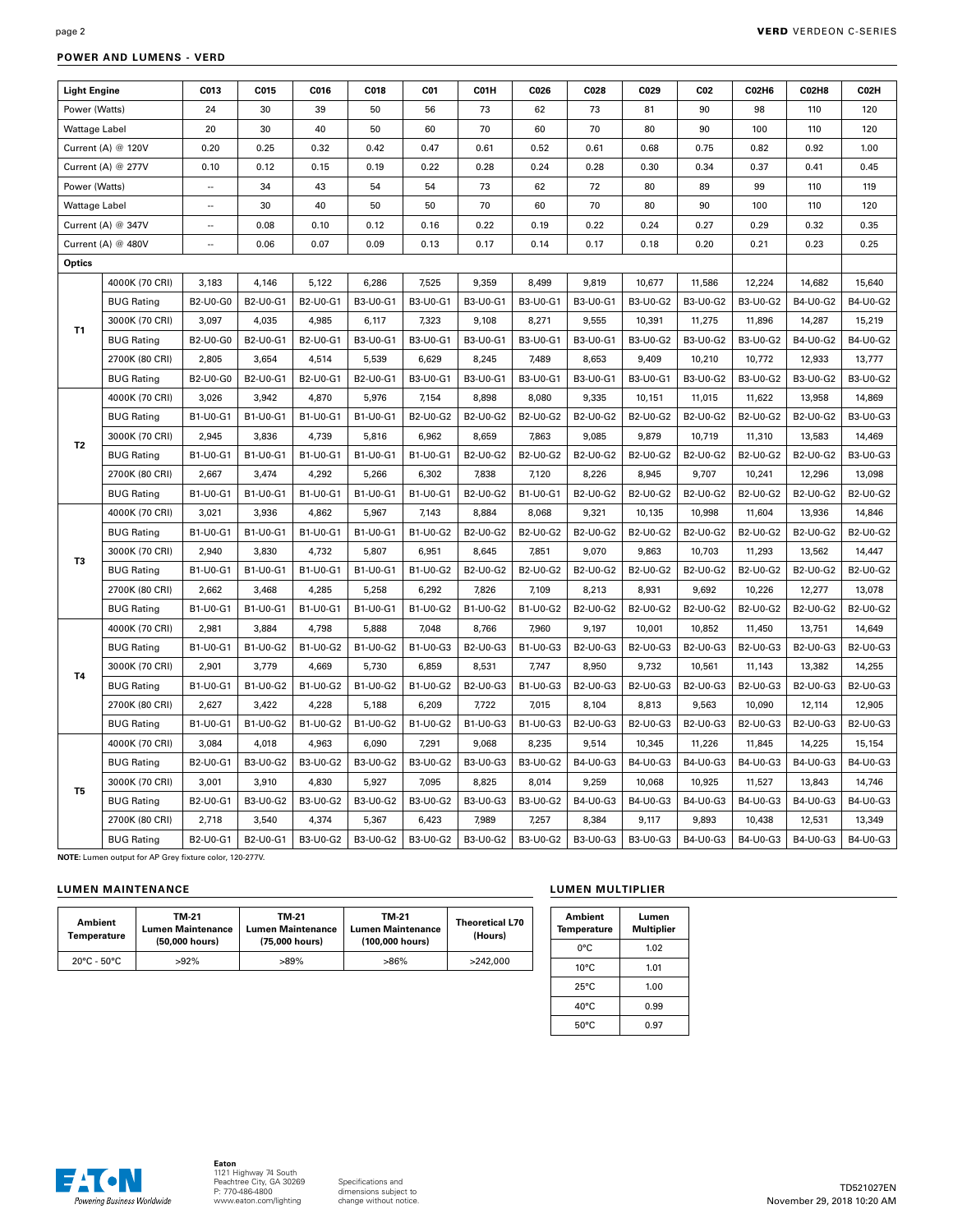#### **POWER AND LUMENS - VERD-G**

| <b>Light Engine</b> |                    | G-C028   | G-C029   | G-C02    | G-C02H   |
|---------------------|--------------------|----------|----------|----------|----------|
| Power (Watts)       |                    | 103      | 121      | 138      | 155      |
| Wattage Label       |                    | 100      | 120      | 140      | 160      |
|                     | Current (A) @ 120V |          | 1.01     | 1.15     | 1.29     |
| Current (A) @ 277V  |                    | 0.38     | 0.45     | 0.51     | 0.57     |
| Power (Watts)       |                    | 101      | 123      | 136      | 154      |
|                     | Wattage Label      |          | 120      | 140      | 150      |
|                     | Current (A) @ 347V | 0.30     | 0.36     | 0.40     | 0.45     |
| Current (A) @ 480V  |                    | 0.22     | 0.25     | 0.28     | 0.33     |
| Optics              |                    |          |          |          |          |
|                     | 4000K (70 CRI)     | 14,476   | 16,613   | 18,327   | 20,321   |
|                     | <b>BUG Rating</b>  | B4-U0-G2 | B4-U0-G2 | B4-U0-G2 | B4-U0-G2 |
| Τ1                  | 3000K (70 CRI)     | 14,088   | 16,167   | 17,835   | 19,776   |
|                     | <b>BUG Rating</b>  | B4-U0-G2 | B4-U0-G2 | B4-U0-G2 | B4-U0-G2 |
|                     | 2700K (80 CRI)     | 12,756   | 14,639   | 16,150   | 17,908   |
|                     | <b>BUG Rating</b>  | B3-U0-G2 | B4-U0-G2 | B4-U0-G2 | B4-U0-G2 |
|                     | 4000K (70 CRI)     | 13,524   | 15,520   | 17,122   | 18,985   |
|                     | <b>BUG Rating</b>  | B2-U0-G2 | B3-U0-G3 | B3-U0-G3 | B3-U0-G3 |
| T <sub>2</sub>      | 3000K (70 CRI)     | 13,161   | 15,104   | 16,663   | 18,476   |
|                     | <b>BUG Rating</b>  | B2-U0-G2 | B3-U0-G3 | B3-U0-G3 | B3-U0-G3 |
|                     | 2700K (80 CRI)     | 11,918   | 13,676   | 15,088   | 16,730   |
|                     | <b>BUG Rating</b>  | B2-U0-G2 | B2-U0-G2 | B3-U0-G3 | B3-U0-G3 |
|                     | 4000K (70 CRI)     | 13,592   | 15,598   | 17,208   | 19,080   |
|                     | <b>BUG Rating</b>  | B2-U0-G2 | B2-U0-G2 | B3-U0-G3 | B3-U0-G3 |
| T3                  | 3000K (70 CRI)     | 13,227   | 15,179   | 16,746   | 18,568   |
|                     | <b>BUG Rating</b>  | B2-U0-G2 | B2-U0-G2 | B3-U0-G2 | B3-U0-G3 |
|                     | 2700K (80 CRI)     | 11,977   | 13,745   | 15,164   | 16,814   |
|                     | <b>BUG Rating</b>  | B2-U0-G2 | B2-U0-G2 | B2-U0-G2 | B3-U0-G2 |
|                     | 4000K (70 CRI)     | 13,384   | 15,359   | 16,945   | 18,788   |
|                     | <b>BUG Rating</b>  | B2-U0-G3 | B2-U0-G3 | B2-U0-G4 | B3-U0-G4 |
| Τ4                  | 3000K (70 CRI)     | 13,025   | 14,947   | 16,490   | 18,284   |
|                     | <b>BUG Rating</b>  | B2-U0-G3 | B2-U0-G3 | B2-U0-G4 | B2-U0-G4 |
|                     | 2700K (80 CRI)     | 11,794   | 13,535   | 14,932   | 16,557   |
|                     | <b>BUG Rating</b>  | B2-U0-G3 | B2-U0-G3 | B2-U0-G3 | B2-U0-G4 |
|                     | 4000K (70 CRI)     | 13,896   | 15,947   | 17,593   | 19,507   |
|                     | <b>BUG Rating</b>  | B4-U0-G3 | B4-U0-G3 | B4-U0-G3 | B5-U0-G4 |
| T5                  | 3000K (70 CRI)     | 13,523   | 15,519   | 17,121   | 18,984   |
|                     | <b>BUG Rating</b>  | B4-U0-G3 | B4-U0-G3 | B4-U0-G3 | B5-U0-G4 |
|                     | 2700K (80 CRI)     | 12,245   | 14,053   | 15,503   | 17,190   |
|                     | <b>BUG Rating</b>  | B4-U0-G3 | B4-U0-G3 | B4-U0-G3 | B4-U0-G3 |

#### **LUMEN MAINTENANCE**

| <b>Ambient</b><br>Temperature    | TM-21<br><b>Lumen Maintenance</b><br>(50,000 hours) | TM-21<br><b>Lumen Maintenance</b><br>(75,000 hours) | TM-21<br><b>Lumen Maintenance</b><br>(100,000 hours) | <b>Theoretical L70</b><br>(Hours) |
|----------------------------------|-----------------------------------------------------|-----------------------------------------------------|------------------------------------------------------|-----------------------------------|
| $20^{\circ}$ C - 50 $^{\circ}$ C | $>92\%$                                             | >89%                                                | >86%                                                 | >242.000                          |

#### **LUMEN MULTIPLIER**

| Ambient<br>Temperature | Lumen<br><b>Multiplier</b> |  |  |
|------------------------|----------------------------|--|--|
| 0°C                    | 1.02                       |  |  |
| $10^{\circ}$ C         | 1.01                       |  |  |
| $25^{\circ}$ C         | 1.00                       |  |  |
| $40^{\circ}$ C         | 0.99                       |  |  |
| $50^{\circ}$ C         | 0.97                       |  |  |

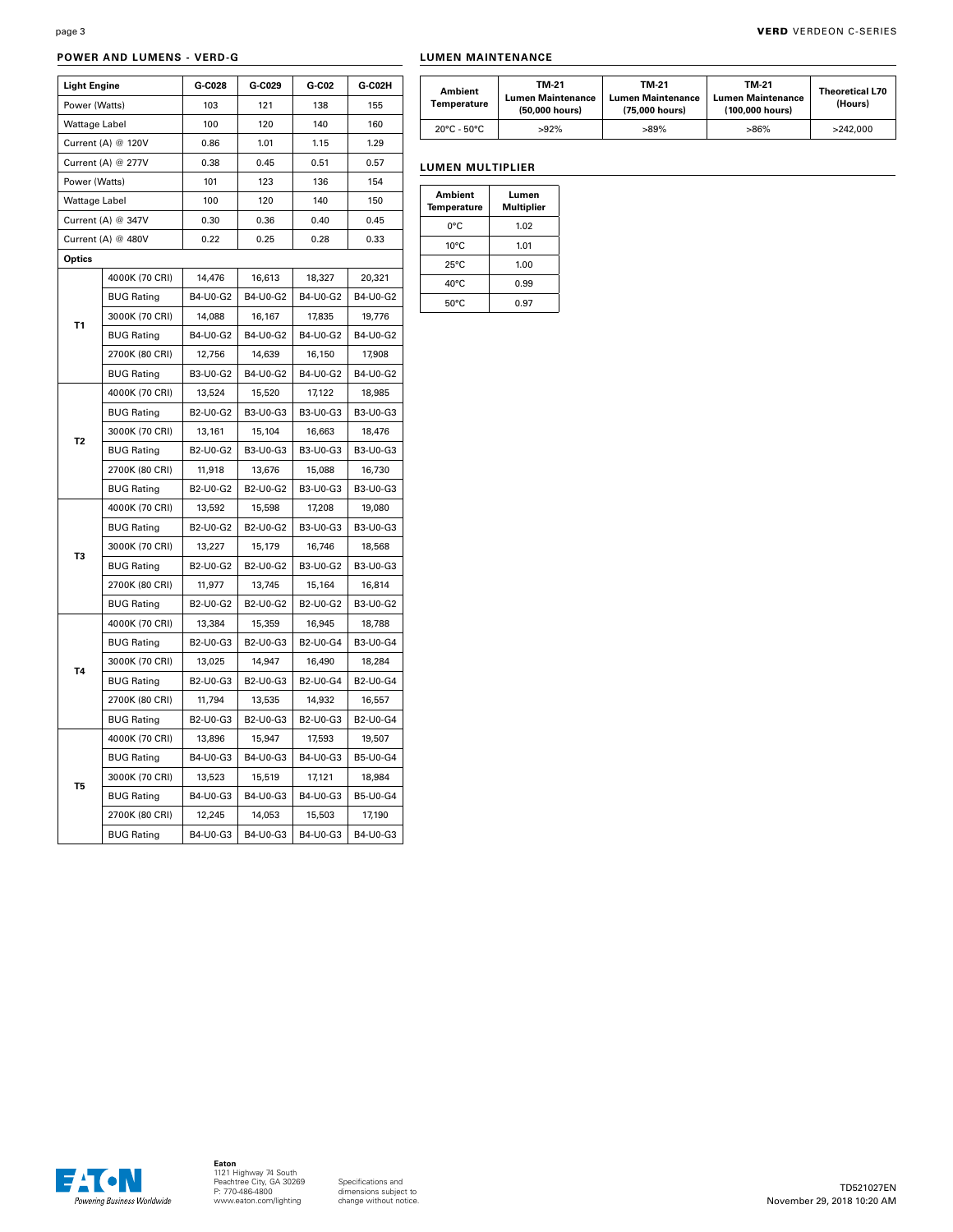#### **CONTROL OPTIONS**

#### **Photocontrol** (4 and 4N7)

Photocontrol receptacles (4 and 4N7) provide a flexible solution to enable "dusk-to-dawn" lighting by sensing light levels. Advanced control systems compatible with ANSI C136.41 7-pin standards can be utilized with the 4N7 receptacle.

#### **ConnectWorks** (4N7)

The ConnectWorks™ Connected Lighting System powered by CIMCON features a 7-pin compatible "plug-and-play" wireless controller to provide intelligent ON/OFF switching, dimming control, GPS capabilities, utility-grade power metering, analog and digital sensor capabilities and real-time status and health monitoring of all lighting assets. Universal voltage (120-277V) luminaires with a 7-pin twistlock photocontrol receptacle are compatible with the iSLC-3100-7P intelligent wireless lighting controller (iSLC). 480V luminaires with 7-pin twistlock photocontrol receptacles are compatible with the iSLC-3100-7P-480 intelligent wireless lighting controller. Please consult your Eaton representative for ConnectWorks compatibility with 347V luminaires.

#### **Dimming Occupancy Sensor** (MS/DIM-LXX)

These sensors are factory installed in the luminaire housing. When the MS/DIM-LXX sensor option is selected, the occupancy sensor is connected to a dimming driver and the entire luminaire dims when there is no activity detected. When activity is detected, the luminaire returns to full light output. The MS/DIM sensor is factory preset to dim down to approximately 50 percent power with a time delay of five minutes. These occupancy sensors include an integral photocell that can be activated with the FSIR-100 accessory for "dusk-to-dawn" control or daylight harvesting - the factory preset is OFF. The FSIR-100 is a wireless tool utilized for changing the dimming level, time delay, sensitivity and other parameters. A variety of sensor lens are available to optimize the coverage pattern for mounting heights from 8' - 40'.

#### **LumaWatt Pro Wireless Control and Monitoring** (LWR-LW and LWR-LN)

Eaton's LumaWatt Pro powered by Enlighted is a connected lighting solution that combines a broad selection of energy-efficient LED luminaires with a powerful integrated wireless sensor system. The sensor controls the lighting system in compliance with the latest energy codes and collects valuable data about building performance and use. Software applications turn the granular data into information through energy dashboards and specialized apps that make it simple and help optimize the use of building resources, beyond lighting. For additional details, refer to the LumaWatt Pro product guides.